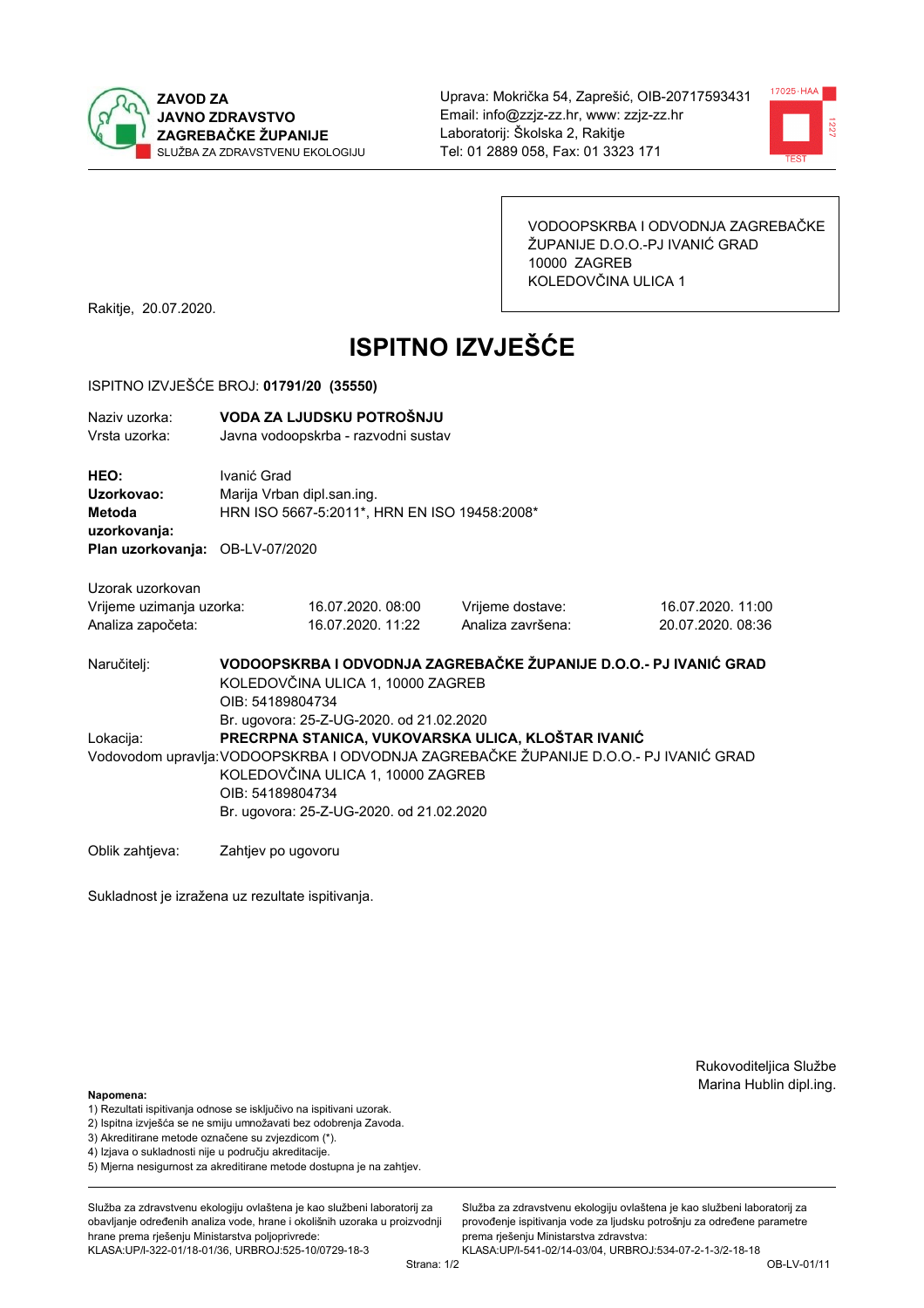## **REZULTATI ISPITIVANJA:**

Ispitno izviešće rezultat je elektroničke obrade podataka te je punovažeće bez žiga i potpisa

| Pokazatelj                | <b>Metoda</b>                           | <b>MJ</b>               | <b>Rezultatt</b> | <b>MDK**</b>  | <b>Sukladno</b> |
|---------------------------|-----------------------------------------|-------------------------|------------------|---------------|-----------------|
| Temperatura               | Standard Methods 21st Ed.<br>2005.2550B | $^{\circ}$ C            | 14,4             | 25            | DA              |
| Slobodni rezidualni klor  | HRN EN ISO 7393-2:2018                  | $mg/L$ Cl <sub>2</sub>  | 0,26             | 0,5           | DA              |
| Boja                      | HRN EN ISO 7887:2012                    | mg/L Pt/Co skale        | < 5              | 20            | DA              |
| Mutnoća                   | HRN EN ISO 7027-1:2016*                 | NTU jedinica            | 0,24             | 4             | DA              |
| <b>Miris</b>              | HRN EN 1622:2008                        |                         | bez              | bez           | DA              |
| Okus                      | HRN EN 1622:2008                        |                         | bez              | bez           | DA              |
| pH                        | HRN EN ISO 10523:2012*                  | pH jedinica             | 7,4              | $6, 5 - 9, 5$ | DA              |
| Temp.pri određivanju pH   |                                         | $^{\circ}$ C            | 21,6             |               |                 |
| Elektrovodljivost         | HRN EN 27888:2008*                      | µScm-1 pri 20°C         | 401              | 2.500         | DA              |
| Utrošak KMnO <sub>4</sub> | HRN EN ISO 8467:2001                    | mg/L $O2$               | 0,7              | 5             | DA              |
| Kloridi                   | HRN EN ISO 10304-1:2009*                | mg/L CI                 | 9,7              | 250           | DA              |
| Nitriti                   | HRN EN ISO 10304-1:2009*                | mg/L $(NO2)$            | < 0.050          | 0,5           | DA              |
| Nitrati                   | HRN EN ISO 10304-1:2009*                | mg/L (NO <sub>3</sub> ) | 5,2              | 50            | DA              |
| Amonij                    | HRN ISO 7150-1:1998*                    | mg/L (NH                | < 0,05           | 0,5           | DA              |

trezultat izražen kao manje od (<) odnosi se na granicu kvantifikacije

\*\*maksimalno dozvoljena koncentracija

## Izjava o sukladnosti

Prema ispitanim parametrima uzorak vode JE SUKLADAN zahtievima članka 5. Zakona o vodi za ljudsku potrošnju (NN 56/2013, 64/2015, 104/2017, 115/2018, 16/2020) i priloga I Pravilnika o parametrima sukladnosti, metodama analize, monitoringu i planovima sigurnosti vode za ljudsku potrošnju te načinu vođenja registra pravnih osoba koje obavljaju djelatnost javne vodoopskrbe (NN 125/2017, 39/2020).

> Zamjena voditelja Odsjeka Marina Hublin dipl.ing.

## Odsjek za mikrobiološka ispitivanja voda

## **REZULTATI ISPITIVANJA:**

Ispitno izvješće rezultat je elektroničke obrade podataka te je punovažeće bez žiga i potpisa

| Pokazatelj             | <b>Metoda</b>           | <b>MJ</b>   | <b>Rezultat</b> | $MDK**$ | <b>Sukladno</b> |
|------------------------|-------------------------|-------------|-----------------|---------|-----------------|
| Ukupni koliformi       | HRN EN ISO 9308-1:2014* | broj/100 mL |                 | 0       | DA              |
| Escherichia coli       | HRN EN ISO 9308-1:2014* | broj/100 mL |                 | 0       | DA              |
| Enterokoki             | HRN EN ISO 7899-2:2000* | broj/100 mL |                 | 0       | DA              |
| Pseudomonas aeruginosa | HRN EN ISO 16266:2008*  | broj/100 mL | < 1             | 0       | DA              |
| Aerobne bakt -36 C/48h | HRN EN ISO 6222:2000*   | broj/1 mL   |                 | 100     | DA              |
| Aerobne bakt -22°C/72h | HRN EN ISO 6222:2000*   | broj/1 mL   |                 | 100     | DA              |

\*\*maksimalno dozvoljena koncentracija

### Izjava o sukladnosti

Prema ispitanim parametrima uzorak vode JE SUKLADAN zahtjevima članka 5. Zakona o vodi za ljudsku potrošnju (NN 56/2013, 64/2015, 104/2017, 115/2018, 16/2020) i priloga I Pravilnika o parametrima sukladnosti, metodama analize, monitoringu i planovima sigurnosti vode za ljudsku potrošnju te načinu vođenja registra pravnih osoba koje obavljaju dielatnost javne vodoopskrbe (NN 125/2017, 39/2020).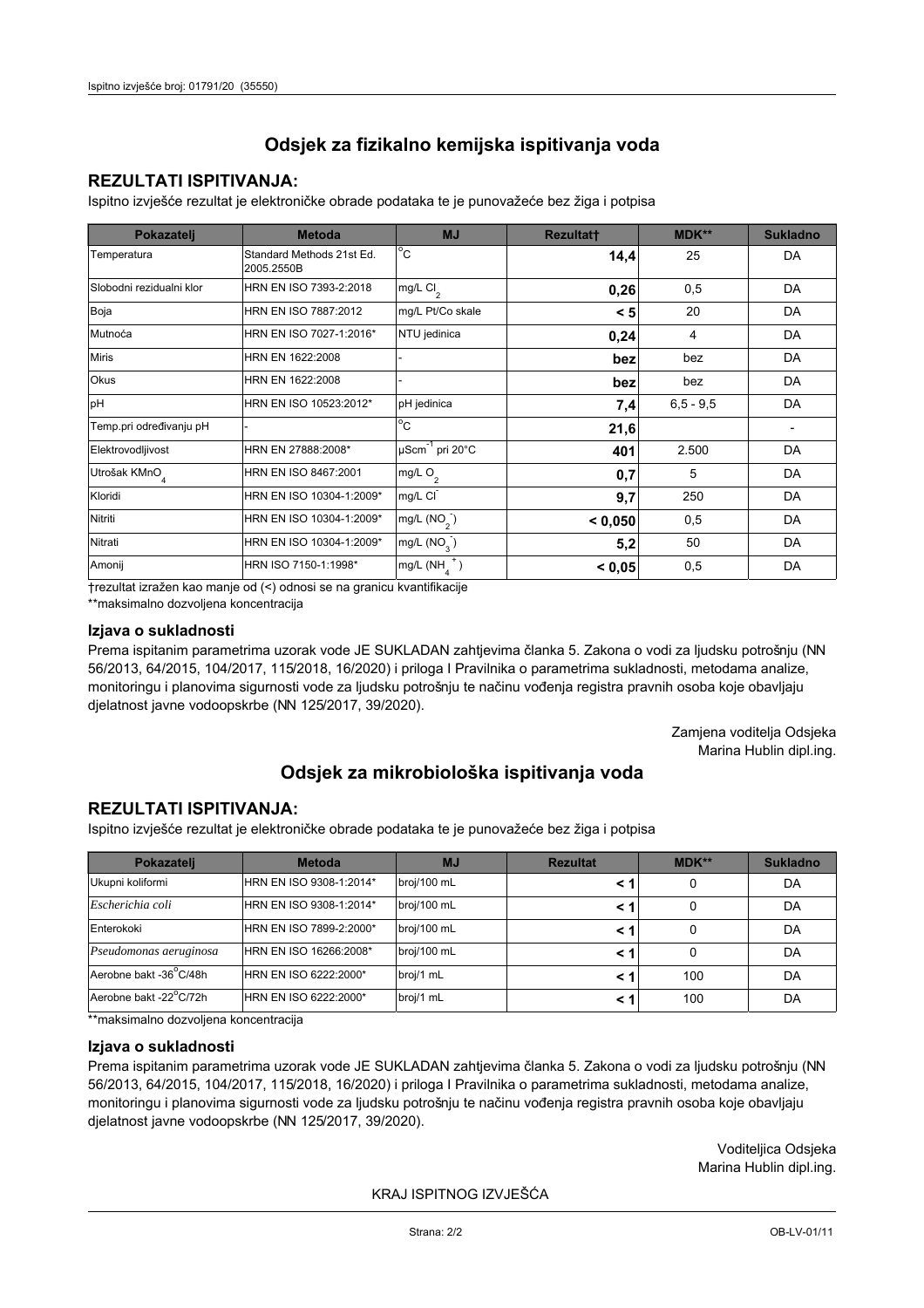



VODOOPSKRBA I ODVODNJA ZAGREBAČKE ŽUPANIJE D.O.O.-PJ IVANIĆ GRAD 10000 ZAGREB KOLEDOVČINA ULICA 1

Rakitje, 20.07.2020.

# **ISPITNO IZVJEŠĆE**

### ISPITNO IZVJEŠĆE BROJ: 01792/20 (35551)

| Naziv uzorka:<br>Vrsta uzorka:                                                  |                                                                                                                                                                                                                                                                                               | VODA ZA LJUDSKU POTROŠNJU<br>Javna vodoopskrba - razvodni sustav                                                           |                                       |                                        |  |  |
|---------------------------------------------------------------------------------|-----------------------------------------------------------------------------------------------------------------------------------------------------------------------------------------------------------------------------------------------------------------------------------------------|----------------------------------------------------------------------------------------------------------------------------|---------------------------------------|----------------------------------------|--|--|
| HEO:<br>Uzorkovao:<br>Metoda<br>uzorkovanja:<br>Plan uzorkovanja: OB-LV-07/2020 | Ivanić Grad                                                                                                                                                                                                                                                                                   | Marija Vrban dipl.san.ing.<br>HRN ISO 5667-5:2011*, HRN EN ISO 19458:2008*                                                 |                                       |                                        |  |  |
| Uzorak uzorkovan<br>Vrijeme uzimanja uzorka:<br>Analiza započeta:               |                                                                                                                                                                                                                                                                                               | 16.07.2020.08:20<br>16.07.2020. 11:22                                                                                      | Vrijeme dostave:<br>Analiza završena: | 16.07.2020. 11:00<br>20.07.2020. 08:36 |  |  |
| Naručitelj:                                                                     |                                                                                                                                                                                                                                                                                               | VODOOPSKRBA I ODVODNJA ZAGREBAČKE ŽUPANIJE D.O.O.- PJ IVANIĆ GRAD<br>KOLEDOVČINA ULICA 1, 10000 ZAGREB<br>OIB: 54189804734 |                                       |                                        |  |  |
| Lokacija:                                                                       | Br. ugovora: 25-Z-UG-2020. od 21.02.2020<br>DV LIVADA, MILKE TRNINE BB, ŽERAVINEC (IVANIĆ GRAD)<br>Vodovodom upravlja: VODOOPSKRBA I ODVODNJA ZAGREBAČKE ŽUPANIJE D.O.O.- PJ IVANIĆ GRAD<br>KOLEDOVČINA ULICA 1, 10000 ZAGREB<br>OIB: 54189804734<br>Br. ugovora: 25-Z-UG-2020. od 21.02.2020 |                                                                                                                            |                                       |                                        |  |  |
| Oblik zahtjeva:                                                                 | Zahtjev po ugovoru                                                                                                                                                                                                                                                                            |                                                                                                                            |                                       |                                        |  |  |

Sukladnost je izražena uz rezultate ispitivanja.

Rukovoditeljica Službe Marina Hublin dipl.ing.

### Napomena:

- 1) Rezultati ispitivanja odnose se isključivo na ispitivani uzorak.
- 2) Ispitna izvješća se ne smiju umnožavati bez odobrenja Zavoda.
- 3) Akreditirane metode označene su zvjezdicom (\*).
- 4) Iziava o sukladnosti nije u području akreditacije.
- 5) Mjerna nesigurnost za akreditirane metode dostupna je na zahtjev.

Služba za zdravstvenu ekologiju ovlaštena je kao službeni laboratorij za obavljanje određenih analiza vode, hrane i okolišnih uzoraka u proizvodnij hrane prema rješenju Ministarstva poljoprivrede: KLASA:UP/I-322-01/18-01/36, URBROJ:525-10/0729-18-3

Služba za zdravstvenu ekologiju ovlaštena je kao službeni laboratorij za provođenie ispitivania vode za liudsku potrošniu za određene parametre prema rješenju Ministarstva zdravstva: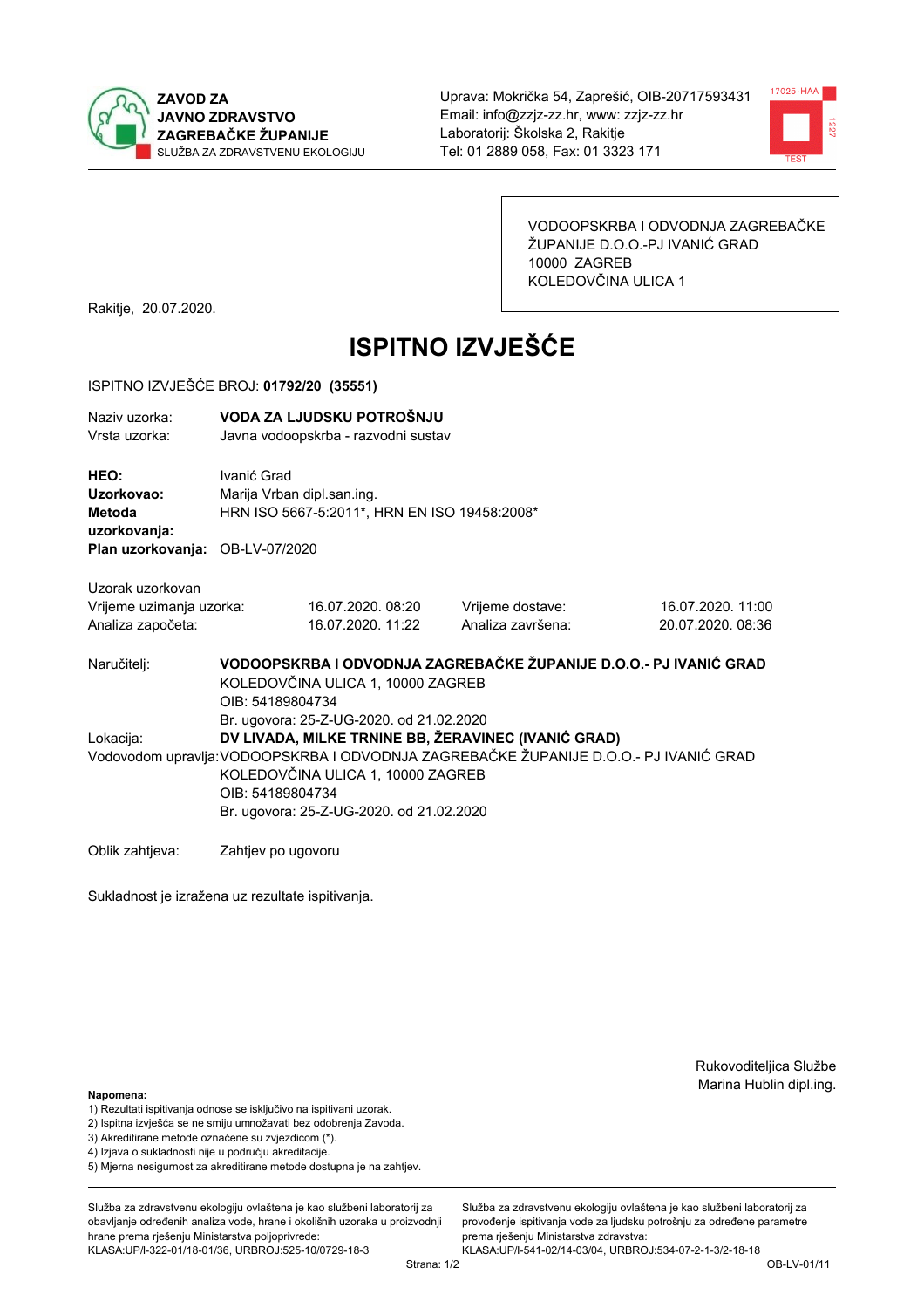## **REZULTATI ISPITIVANJA:**

Ispitno izviešće rezultat je elektroničke obrade podataka te je punovažeće bez žiga i potpisa

| Pokazatelj                | <b>Metoda</b>                           | <b>MJ</b>               | <b>Rezultatt</b> | <b>MDK**</b>  | <b>Sukladno</b> |
|---------------------------|-----------------------------------------|-------------------------|------------------|---------------|-----------------|
| Temperatura               | Standard Methods 21st Ed.<br>2005.2550B | $^{\circ}$ C            | 20               | 25            | DA              |
| Slobodni rezidualni klor  | HRN EN ISO 7393-2:2018                  | $mg/L$ Cl <sub>2</sub>  | 0,21             | 0,5           | DA              |
| Boja                      | HRN EN ISO 7887:2012                    | mg/L Pt/Co skale        | < 5              | 20            | DA              |
| Mutnoća                   | HRN EN ISO 7027-1:2016*                 | NTU jedinica            | 0,14             | 4             | DA              |
| <b>Miris</b>              | HRN EN 1622:2008                        |                         | bez              | bez           | DA              |
| Okus                      | HRN EN 1622:2008                        |                         | bez              | bez           | DA              |
| pH                        | HRN EN ISO 10523:2012*                  | pH jedinica             | 7,6              | $6, 5 - 9, 5$ | DA              |
| Temp.pri određivanju pH   |                                         | $^{\circ}$ C            | 20,7             |               |                 |
| Elektrovodljivost         | HRN EN 27888:2008*                      | µScm-1 pri 20°C         | 417              | 2.500         | DA              |
| Utrošak KMnO <sub>4</sub> | HRN EN ISO 8467:2001                    | mg/L $O2$               | 0,5              | 5             | DA              |
| Kloridi                   | HRN EN ISO 10304-1:2009*                | mg/L CI                 | 7,9              | 250           | DA              |
| Nitriti                   | HRN EN ISO 10304-1:2009*                | mg/L $(NO2)$            | < 0.050          | 0,5           | DA              |
| Nitrati                   | HRN EN ISO 10304-1:2009*                | mg/L (NO <sub>3</sub> ) | 4,2              | 50            | DA              |
| Amonij                    | HRN ISO 7150-1:1998*                    | mg/L (NH                | < 0,05           | 0,5           | DA              |

trezultat izražen kao manje od (<) odnosi se na granicu kvantifikacije

\*\*maksimalno dozvoljena koncentracija

## Izjava o sukladnosti

Prema ispitanim parametrima uzorak vode JE SUKLADAN zahtievima članka 5. Zakona o vodi za ljudsku potrošnju (NN 56/2013, 64/2015, 104/2017, 115/2018, 16/2020) i priloga I Pravilnika o parametrima sukladnosti, metodama analize, monitoringu i planovima sigurnosti vode za ljudsku potrošnju te načinu vođenja registra pravnih osoba koje obavljaju djelatnost javne vodoopskrbe (NN 125/2017, 39/2020).

> Zamjena voditelja Odsjeka Marina Hublin dipl.ing.

## Odsjek za mikrobiološka ispitivanja voda

## **REZULTATI ISPITIVANJA:**

Ispitno izvješće rezultat je elektroničke obrade podataka te je punovažeće bez žiga i potpisa

| Pokazatelj             | <b>Metoda</b>           | <b>MJ</b>   | <b>Rezultat</b> | $MDK**$ | <b>Sukladno</b> |
|------------------------|-------------------------|-------------|-----------------|---------|-----------------|
| Ukupni koliformi       | HRN EN ISO 9308-1:2014* | broj/100 mL |                 | 0       | DA              |
| Escherichia coli       | HRN EN ISO 9308-1:2014* | broj/100 mL |                 | 0       | DA              |
| Enterokoki             | HRN EN ISO 7899-2:2000* | broj/100 mL |                 | 0       | DA              |
| Pseudomonas aeruginosa | HRN EN ISO 16266:2008*  | broj/100 mL | < 1             | 0       | DA              |
| Aerobne bakt -36 C/48h | HRN EN ISO 6222:2000*   | broj/1 mL   |                 | 100     | DA              |
| Aerobne bakt -22°C/72h | HRN EN ISO 6222:2000*   | broj/1 mL   |                 | 100     | DA              |

\*\*maksimalno dozvoljena koncentracija

## Izjava o sukladnosti

Prema ispitanim parametrima uzorak vode JE SUKLADAN zahtjevima članka 5. Zakona o vodi za ljudsku potrošnju (NN 56/2013, 64/2015, 104/2017, 115/2018, 16/2020) i priloga I Pravilnika o parametrima sukladnosti, metodama analize, monitoringu i planovima sigurnosti vode za ljudsku potrošnju te načinu vođenja registra pravnih osoba koje obavljaju dielatnost javne vodoopskrbe (NN 125/2017, 39/2020).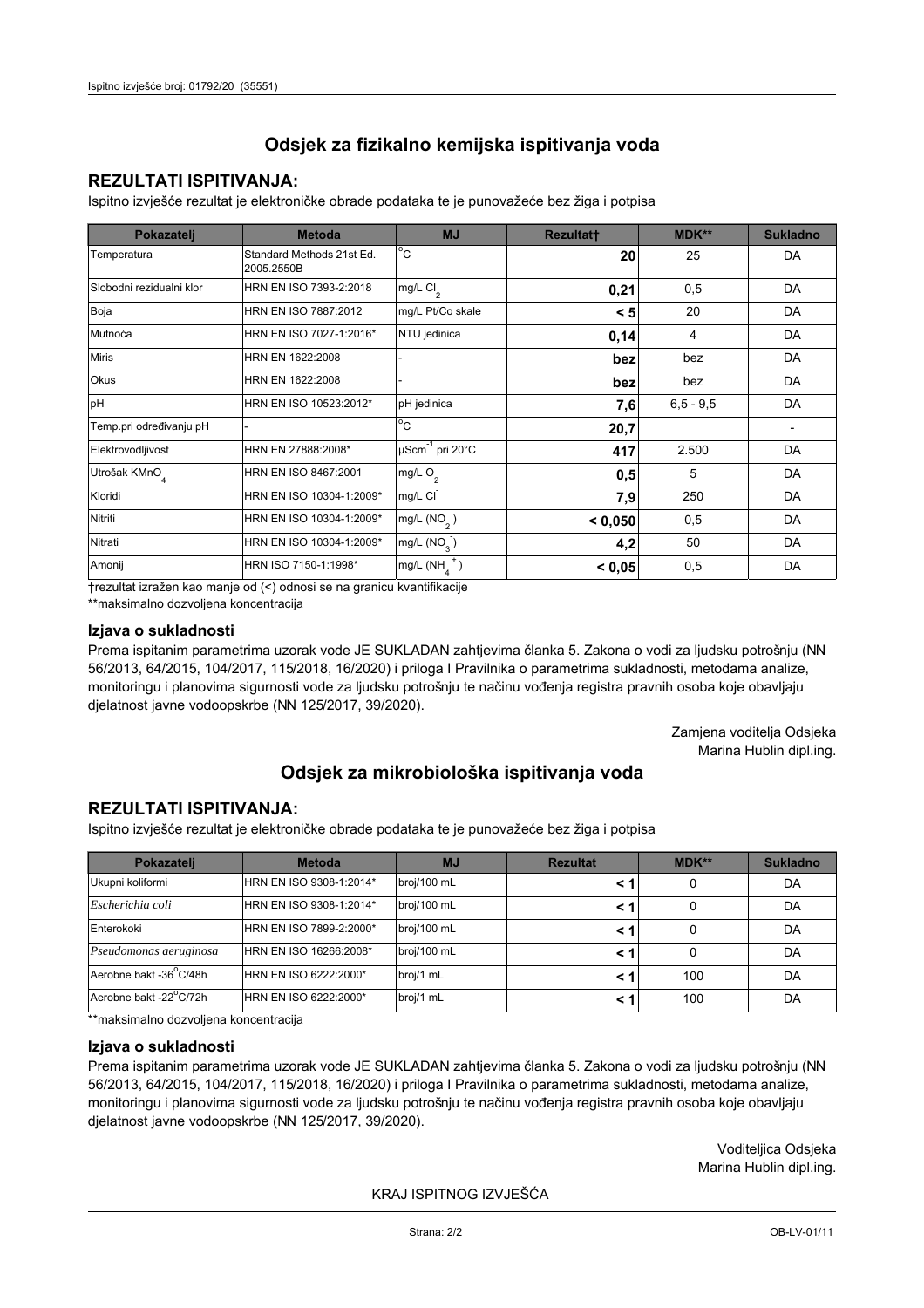



VODOOPSKRBA I ODVODNJA ZAGREBAČKE ŽUPANIJE D.O.O.-PJ IVANIĆ GRAD 10000 ZAGREB KOLEDOVČINA ULICA 1

Rakitje, 20.07.2020.

# **ISPITNO IZVJEŠĆE**

### ISPITNO IZVJEŠĆE BROJ: 01793/20 (35552)

| Naziv uzorka:<br>Vrsta uzorka:                                                  |                                                                                                                                                                                                                                                                                        | VODA ZA LJUDSKU POTROŠNJU<br>Javna vodoopskrba - razvodni sustav           |                                       |                                                                   |  |  |
|---------------------------------------------------------------------------------|----------------------------------------------------------------------------------------------------------------------------------------------------------------------------------------------------------------------------------------------------------------------------------------|----------------------------------------------------------------------------|---------------------------------------|-------------------------------------------------------------------|--|--|
| HEO:<br>Uzorkovao:<br>Metoda<br>uzorkovanja:<br>Plan uzorkovanja: OB-LV-07/2020 | Ivanić Grad                                                                                                                                                                                                                                                                            | Marija Vrban dipl.san.ing.<br>HRN ISO 5667-5:2011*, HRN EN ISO 19458:2008* |                                       |                                                                   |  |  |
| Uzorak uzorkovan<br>Vrijeme uzimanja uzorka:<br>Analiza započeta:               |                                                                                                                                                                                                                                                                                        | 16.07.2020.08:50<br>16.07.2020. 11:23                                      | Vrijeme dostave:<br>Analiza završena: | 16.07.2020. 11:00<br>20.07.2020, 08:37                            |  |  |
| Naručitelj:                                                                     | OIB: 54189804734                                                                                                                                                                                                                                                                       | KOLEDOVČINA ULICA 1, 10000 ZAGREB                                          |                                       | VODOOPSKRBA I ODVODNJA ZAGREBAČKE ŽUPANIJE D.O.O.- PJ IVANIĆ GRAD |  |  |
| Lokacija:                                                                       | Br. ugovora: 25-Z-UG-2020. od 21.02.2020<br>DV PROLJEĆE, NAFTAPLINSKA BB, KLOŠTAR IVANIĆ<br>Vodovodom upravlja: VODOOPSKRBA I ODVODNJA ZAGREBAČKE ŽUPANIJE D.O.O.- PJ IVANIĆ GRAD<br>KOLEDOVČINA ULICA 1, 10000 ZAGREB<br>OIB: 54189804734<br>Br. ugovora: 25-Z-UG-2020. od 21.02.2020 |                                                                            |                                       |                                                                   |  |  |
| Oblik zahtjeva:                                                                 | Zahtjev po ugovoru                                                                                                                                                                                                                                                                     |                                                                            |                                       |                                                                   |  |  |

Sukladnost je izražena uz rezultate ispitivanja.

Rukovoditeljica Službe Marina Hublin dipl.ing.

### Napomena:

- 1) Rezultati ispitivanja odnose se isključivo na ispitivani uzorak.
- 2) Ispitna izvješća se ne smiju umnožavati bez odobrenja Zavoda.
- 3) Akreditirane metode označene su zvjezdicom (\*).
- 4) Iziava o sukladnosti nije u području akreditacije.
- 5) Mjerna nesigurnost za akreditirane metode dostupna je na zahtjev.

Služba za zdravstvenu ekologiju ovlaštena je kao službeni laboratorij za obavlianie određenih analiza vode, hrane i okolišnih uzoraka u proizvodniji hrane prema rješenju Ministarstva poljoprivrede: KLASA:UP/I-322-01/18-01/36, URBROJ:525-10/0729-18-3

Strana: 1/2

Služba za zdravstvenu ekologiju ovlaštena je kao službeni laboratorij za provođenie ispitivania vode za liudsku potrošniu za određene parametre prema rješenju Ministarstva zdravstva: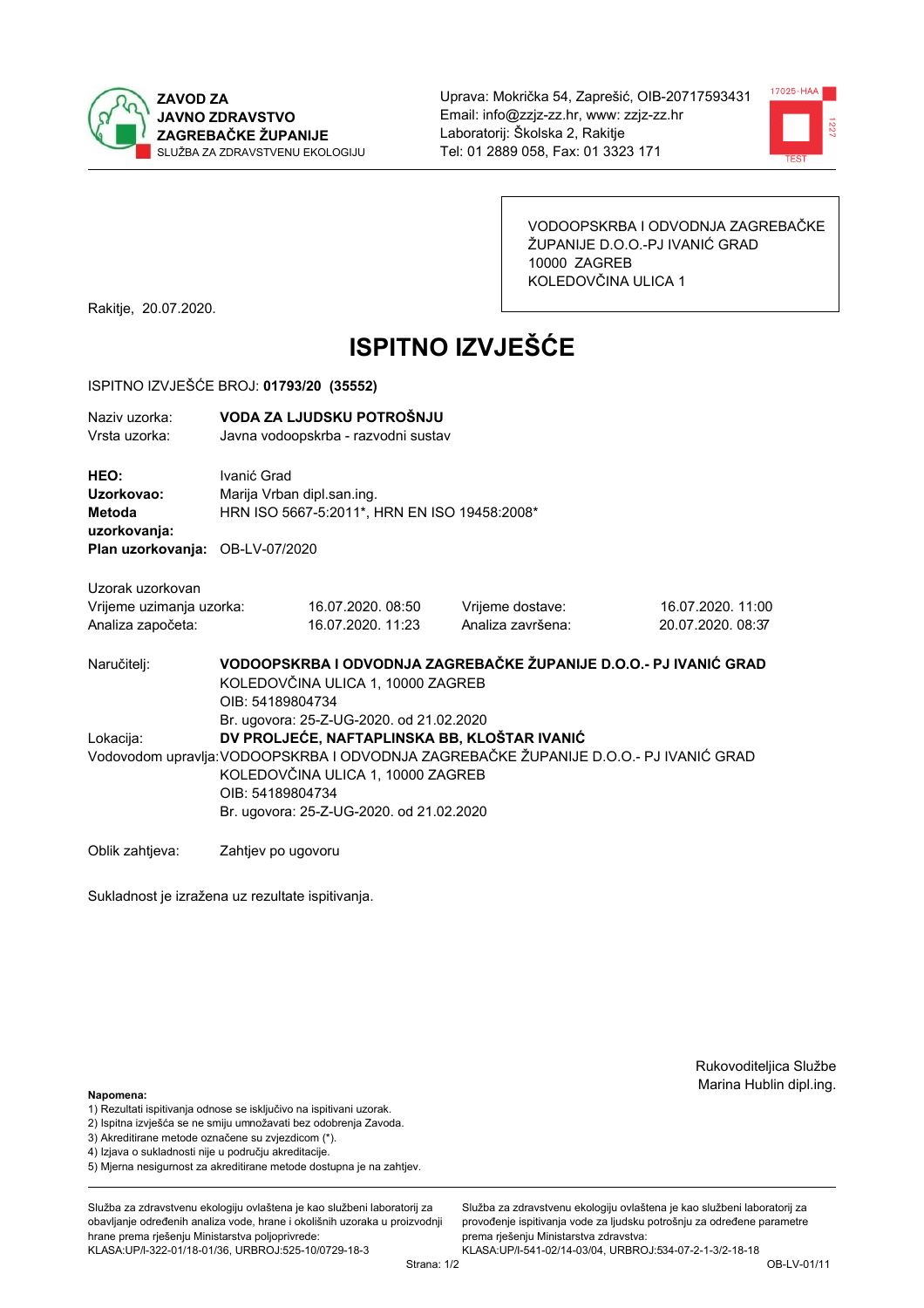## **REZULTATI ISPITIVANJA:**

Ispitno izviešće rezultat je elektroničke obrade podataka te je punovažeće bez žiga i potpisa

| Pokazatelj                | <b>Metoda</b>                           | <b>MJ</b>                   | <b>Rezultatt</b> | <b>MDK**</b>  | <b>Sukladno</b> |
|---------------------------|-----------------------------------------|-----------------------------|------------------|---------------|-----------------|
| Temperatura               | Standard Methods 21st Ed.<br>2005.2550B | $^{\circ}$ C                | 17,6             | 25            | DA              |
| Slobodni rezidualni klor  | HRN EN ISO 7393-2:2018                  | mg/L Cl <sub>2</sub>        | 0,25             | 0,5           | DA              |
| Boja                      | HRN EN ISO 7887:2012                    | mg/L Pt/Co skale            | < 5              | 20            | DA              |
| Mutnoća                   | HRN EN ISO 7027-1:2016*                 | NTU jedinica                | 0,29             | 4             | DA              |
| <b>Miris</b>              | HRN EN 1622:2008                        |                             | bez              | bez           | DA              |
| <b>Okus</b>               | HRN EN 1622:2008                        |                             | bez              | bez           | DA              |
| pH                        | HRN EN ISO 10523:2012*                  | pH jedinica                 | 7,5              | $6, 5 - 9, 5$ | DA              |
| Temp.pri određivanju pH   |                                         | $\overline{C}$              | 20,3             |               |                 |
| Elektrovodljivost         | HRN EN 27888:2008*                      | µScm <sup>-1</sup> pri 20°C | 424              | 2.500         | DA              |
| Utrošak KMnO <sub>4</sub> | HRN EN ISO 8467:2001                    | mg/L O <sub>2</sub>         | 0,6              | 5             | DA              |
| Kloridi                   | HRN EN ISO 10304-1:2009*                | mg/L CI                     | 8,4              | 250           | DA              |
| Nitriti                   | HRN EN ISO 10304-1:2009*                | mg/L $(NO2)$                | < 0,050          | 0,5           | DA              |
| Nitrati                   | HRN EN ISO 10304-1:2009*                | mg/L (NO <sub>3</sub> )     | 4,5              | 50            | DA              |
| Amonij                    | HRN ISO 7150-1:1998*                    | mg/L (NH                    | < 0,05           | 0,5           | DA              |

trezultat izražen kao manje od (<) odnosi se na granicu kvantifikacije

\*\*maksimalno dozvoljena koncentracija

## Izjava o sukladnosti

Prema ispitanim parametrima uzorak vode JE SUKLADAN zahtievima članka 5. Zakona o vodi za ljudsku potrošnju (NN 56/2013, 64/2015, 104/2017, 115/2018, 16/2020) i priloga I Pravilnika o parametrima sukladnosti, metodama analize, monitoringu i planovima sigurnosti vode za ljudsku potrošnju te načinu vođenja registra pravnih osoba koje obavljaju djelatnost javne vodoopskrbe (NN 125/2017, 39/2020).

> Zamjena voditelja Odsjeka Marina Hublin dipl.ing.

## Odsjek za mikrobiološka ispitivanja voda

## **REZULTATI ISPITIVANJA:**

Ispitno izvješće rezultat je elektroničke obrade podataka te je punovažeće bez žiga i potpisa

| Pokazatelj             | <b>Metoda</b>           | <b>MJ</b>   | <b>Rezultat</b> | $MDK**$ | <b>Sukladno</b> |
|------------------------|-------------------------|-------------|-----------------|---------|-----------------|
| Ukupni koliformi       | HRN EN ISO 9308-1:2014* | broj/100 mL |                 | 0       | DA              |
| Escherichia coli       | HRN EN ISO 9308-1:2014* | broj/100 mL |                 | 0       | DA              |
| Enterokoki             | HRN EN ISO 7899-2:2000* | broj/100 mL |                 | 0       | DA              |
| Pseudomonas aeruginosa | HRN EN ISO 16266:2008*  | broj/100 mL | < 1             | 0       | DA              |
| Aerobne bakt -36 C/48h | HRN EN ISO 6222:2000*   | broj/1 mL   | 6               | 100     | DA              |
| Aerobne bakt -22°C/72h | HRN EN ISO 6222:2000*   | broj/1 mL   |                 | 100     | DA              |

\*\*maksimalno dozvoljena koncentracija

## Izjava o sukladnosti

Prema ispitanim parametrima uzorak vode JE SUKLADAN zahtjevima članka 5. Zakona o vodi za ljudsku potrošnju (NN 56/2013, 64/2015, 104/2017, 115/2018, 16/2020) i priloga I Pravilnika o parametrima sukladnosti, metodama analize, monitoringu i planovima sigurnosti vode za ljudsku potrošnju te načinu vođenja registra pravnih osoba koje obavljaju dielatnost javne vodoopskrbe (NN 125/2017, 39/2020).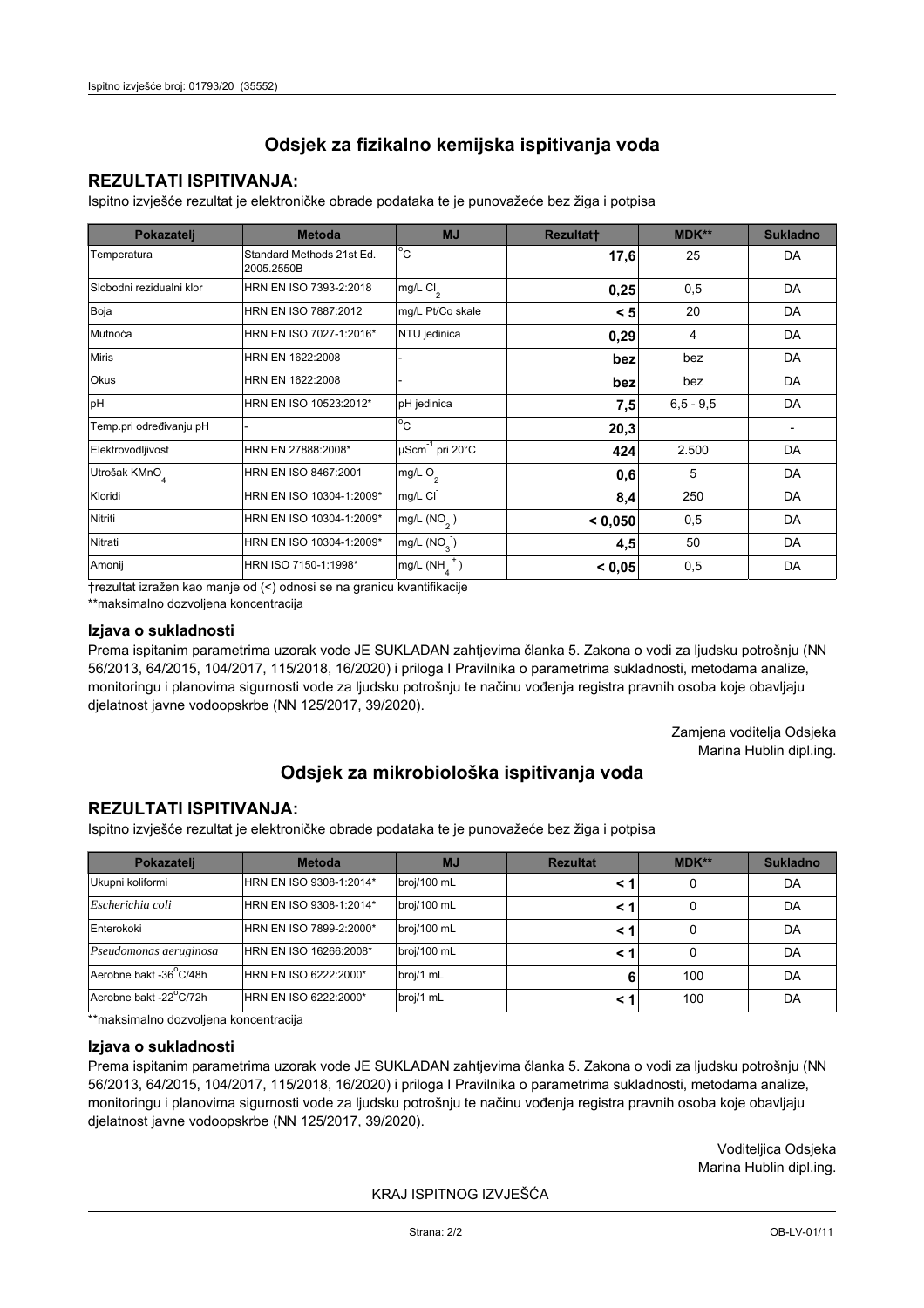



VODOOPSKRBA I ODVODNJA ZAGREBAČKE ŽUPANIJE D.O.O.-PJ IVANIĆ GRAD 10000 ZAGREB KOLEDOVČINA ULICA 1

Rakitje, 20.07.2020.

# **ISPITNO IZVJEŠĆE**

#### ISPITNO IZVJEŠĆE BROJ: 01794/20 (35553)

| Naziv uzorka: | VODA ZA LJUDSKU POTROŠNJU    |
|---------------|------------------------------|
| Vrsta uzorka: | Javna vodoopskrba - spremnik |

HEO: Ivanić Grad Uzorkovao: Marija Vrban dipl.san.ing. Metoda HRN ISO 5667-5:2011\*, HRN EN ISO 19458:2008\* uzorkovanja: Plan uzorkovanja: OB-LV-07/2020

Uzorak uzorkovan Vrijeme uzimanja uzorka: Analiza započeta:

16.07.2020.09:20 16.07.2020, 11:23 Vrijeme dostave: Analiza završena:

16.07.2020.11:00 20.07.2020, 08:37

VODOOPSKRBA I ODVODNJA ZAGREBAČKE ŽUPANIJE D.O.O.- PJ IVANIĆ GRAD Naručitelj: KOLEDOVČINA ULICA 1, 10000 ZAGREB OIB: 54189804734 Br. ugovora: 25-Z-UG-2020, od 21.02.2020 SOBOČANI REZERVOAR Lokacija: Vodovodom upravlja: VODOOPSKRBA I ODVODNJA ZAGREBAČKE ŽUPANIJE D.O.O.- PJ IVANIĆ GRAD KOLEDOVČINA ULICA 1, 10000 ZAGREB OIB: 54189804734

Br. ugovora: 25-Z-UG-2020. od 21.02.2020

Oblik zahtjeva: Zahtjev po ugovoru

Sukladnost je izražena uz rezultate ispitivanja.

Rukovoditeljica Službe Marina Hublin dipl.ing.

Napomena:

- 1) Rezultati ispitivanja odnose se isključivo na ispitivani uzorak.
- 2) Ispitna izvješća se ne smiju umnožavati bez odobrenja Zavoda.

3) Akreditirane metode označene su zvjezdicom (\*).

- 4) Iziava o sukladnosti nije u područiu akreditacije.
- 5) Mjerna nesigurnost za akreditirane metode dostupna je na zahtjev.

Služba za zdravstvenu ekologiju ovlaštena je kao službeni laboratorij za obavlianie određenih analiza vode, hrane i okolišnih uzoraka u proizvodniji hrane prema rješenju Ministarstva poljoprivrede:

KLASA:UP/I-322-01/18-01/36, URBROJ:525-10/0729-18-3

Služba za zdravstvenu ekologiju ovlaštena je kao službeni laboratorij za provođenie ispitivania vode za liudsku potrošniu za određene parametre prema riešenju Ministarstva zdravstva: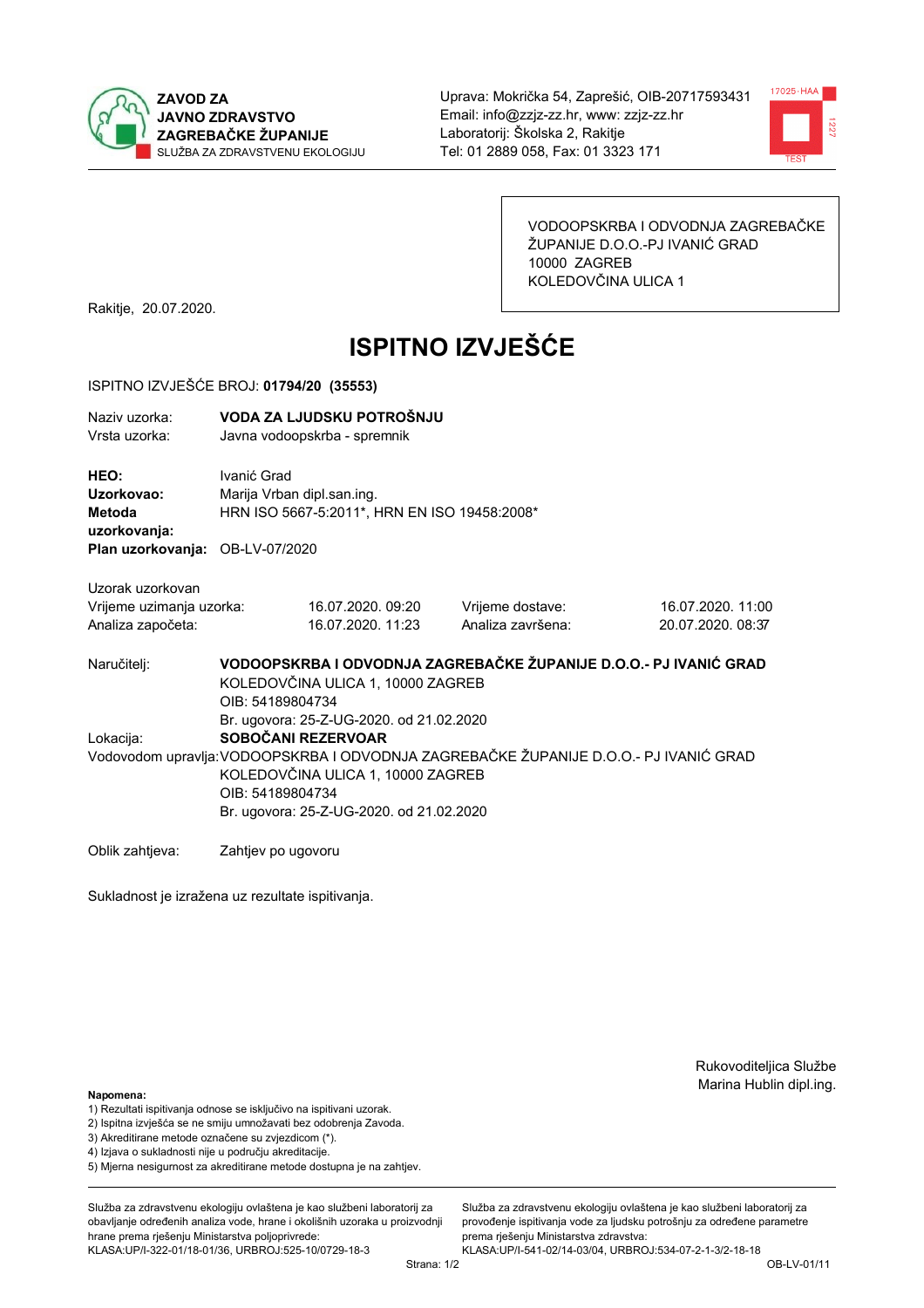## **REZULTATI ISPITIVANJA:**

Ispitno izviešće rezultat je elektroničke obrade podataka te je punovažeće bez žiga i potpisa

| Pokazatelj                | <b>Metoda</b>                           | <b>MJ</b>               | <b>Rezultatt</b> | <b>MDK**</b>  | <b>Sukladno</b> |
|---------------------------|-----------------------------------------|-------------------------|------------------|---------------|-----------------|
| Temperatura               | Standard Methods 21st Ed.<br>2005.2550B | $^{\circ}$ C            | 15,8             | 25            | DA              |
| Slobodni rezidualni klor  | HRN EN ISO 7393-2:2018                  | mg/L $Cl2$              | 0,26             | 0,5           | DA              |
| Boja                      | HRN EN ISO 7887:2012                    | mg/L Pt/Co skale        | < 5              | 20            | DA              |
| Mutnoća                   | HRN EN ISO 7027-1:2016*                 | NTU jedinica            | 0,18             | 4             | DA              |
| <b>Miris</b>              | HRN EN 1622:2008                        |                         | bez              | bez           | DA              |
| <b>Okus</b>               | HRN EN 1622:2008                        |                         | bez              | bez           | DA              |
| pH                        | HRN EN ISO 10523:2012*                  | pH jedinica             | 7,5              | $6, 5 - 9, 5$ | DA              |
| Temp.pri određivanju pH   |                                         | $^{\circ}$ C            | 19,7             |               |                 |
| Elektrovodljivost         | HRN EN 27888:2008*                      | µScm-1 pri 20°C         | 423              | 2.500         | DA              |
| Utrošak KMnO <sub>4</sub> | HRN EN ISO 8467:2001                    | mg/L $O_2$              | 0,6              | 5             | DA              |
| Kloridi                   | HRN EN ISO 10304-1:2009*                | mg/L CI                 | 8,5              | 250           | DA              |
| Nitriti                   | HRN EN ISO 10304-1:2009*                | mg/L $(NO2)$            | < 0,050          | 0,5           | DA              |
| Nitrati                   | HRN EN ISO 10304-1:2009*                | mg/L (NO <sub>3</sub> ) | 4,5              | 50            | DA              |
| Amonij                    | HRN ISO 7150-1:1998*                    | mg/L (NH                | < 0,05           | 0,5           | DA              |

trezultat izražen kao manje od (<) odnosi se na granicu kvantifikacije

\*\*maksimalno dozvoljena koncentracija

## Izjava o sukladnosti

Prema ispitanim parametrima uzorak vode JE SUKLADAN zahtievima članka 5. Zakona o vodi za ljudsku potrošnju (NN 56/2013, 64/2015, 104/2017, 115/2018, 16/2020) i priloga I Pravilnika o parametrima sukladnosti, metodama analize, monitoringu i planovima sigurnosti vode za ljudsku potrošnju te načinu vođenja registra pravnih osoba koje obavljaju djelatnost javne vodoopskrbe (NN 125/2017, 39/2020).

> Zamjena voditelja Odsjeka Marina Hublin dipl.ing.

## Odsjek za mikrobiološka ispitivanja voda

## **REZULTATI ISPITIVANJA:**

Ispitno izvješće rezultat je elektroničke obrade podataka te je punovažeće bez žiga i potpisa

| Pokazatelj             | <b>Metoda</b>           | <b>MJ</b>   | <b>Rezultat</b> | $MDK**$ | <b>Sukladno</b> |
|------------------------|-------------------------|-------------|-----------------|---------|-----------------|
| Ukupni koliformi       | HRN EN ISO 9308-1:2014* | broj/100 mL |                 | 0       | DA              |
| Escherichia coli       | HRN EN ISO 9308-1:2014* | broj/100 mL |                 | 0       | DA              |
| Enterokoki             | HRN EN ISO 7899-2:2000* | broj/100 mL |                 | 0       | DA              |
| Pseudomonas aeruginosa | HRN EN ISO 16266:2008*  | broj/100 mL | < 1             | 0       | DA              |
| Aerobne bakt -36 C/48h | HRN EN ISO 6222:2000*   | broj/1 mL   |                 | 100     | DA              |
| Aerobne bakt -22°C/72h | HRN EN ISO 6222:2000*   | broj/1 mL   |                 | 100     | DA              |

\*\*maksimalno dozvoljena koncentracija

## Izjava o sukladnosti

Prema ispitanim parametrima uzorak vode JE SUKLADAN zahtjevima članka 5. Zakona o vodi za ljudsku potrošnju (NN 56/2013, 64/2015, 104/2017, 115/2018, 16/2020) i priloga I Pravilnika o parametrima sukladnosti, metodama analize, monitoringu i planovima sigurnosti vode za ljudsku potrošnju te načinu vođenja registra pravnih osoba koje obavljaju dielatnost javne vodoopskrbe (NN 125/2017, 39/2020).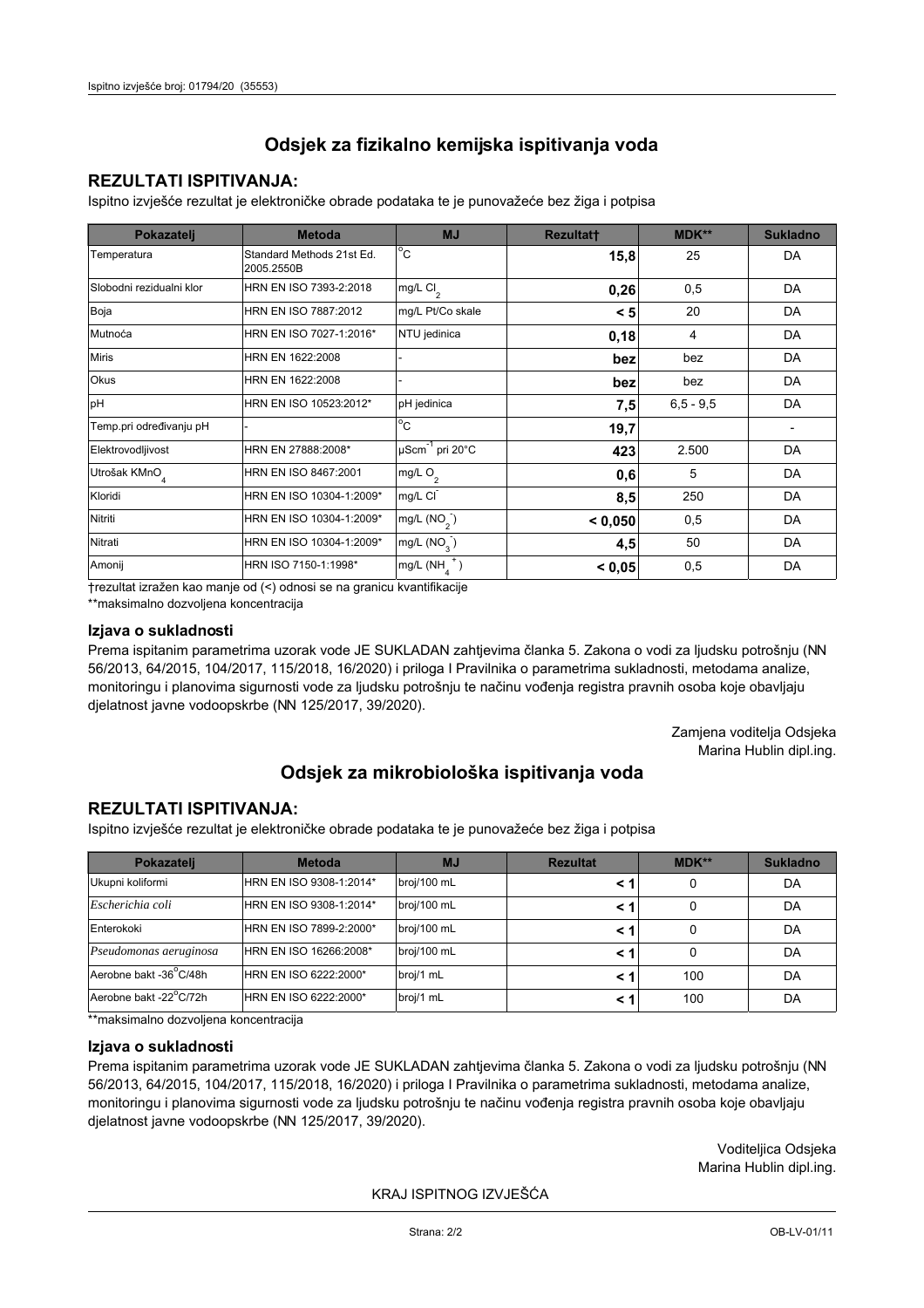



VODOOPSKRBA I ODVODNJA ZAGREBAČKE ŽUPANIJE D.O.O.-PJ IVANIĆ GRAD 10000 ZAGREB KOLEDOVČINA ULICA 1

Rakitje, 20.07.2020.

# **ISPITNO IZVJEŠĆE**

### ISPITNO IZVJEŠĆE BROJ: 01795/20 (35554)

| Naziv uzorka:<br>Vrsta uzorka:                                                  | VODA ZA LJUDSKU POTROŠNJU<br>Javna vodoopskrba - razvodni sustav                                                                                                                                                                           |                                       |                                       |                                        |  |  |  |
|---------------------------------------------------------------------------------|--------------------------------------------------------------------------------------------------------------------------------------------------------------------------------------------------------------------------------------------|---------------------------------------|---------------------------------------|----------------------------------------|--|--|--|
| HEO:<br>Uzorkovao:<br>Metoda<br>uzorkovanja:<br>Plan uzorkovanja: OB-LV-07/2020 | Ivanić Grad<br>Marija Vrban dipl.san.ing.<br>HRN ISO 5667-5:2011*, HRN EN ISO 19458:2008*                                                                                                                                                  |                                       |                                       |                                        |  |  |  |
| Uzorak uzorkovan<br>Vrijeme uzimanja uzorka:<br>Analiza započeta:               |                                                                                                                                                                                                                                            | 16.07.2020.09:50<br>16.07.2020. 11:24 | Vrijeme dostave:<br>Analiza završena: | 16.07.2020. 11:00<br>20.07.2020, 08:37 |  |  |  |
| Naručitelj:                                                                     | VODOOPSKRBA I ODVODNJA ZAGREBAČKE ŽUPANIJE D.O.O.- PJ IVANIĆ GRAD<br>KOLEDOVČINA ULICA 1, 10000 ZAGREB<br>OIB: 54189804734<br>Br. ugovora: 25-Z-UG-2020. od 21.02.2020                                                                     |                                       |                                       |                                        |  |  |  |
| Lokacija:                                                                       | DV NOVOSELEC, HRVATSKE MLADEŽI BB, NOVOSELEC<br>Vodovodom upravlja: VODOOPSKRBA I ODVODNJA ZAGREBAČKE ŽUPANIJE D.O.O.- PJ IVANIĆ GRAD<br>KOLEDOVČINA ULICA 1, 10000 ZAGREB<br>OIB: 54189804734<br>Br. ugovora: 25-Z-UG-2020. od 21.02.2020 |                                       |                                       |                                        |  |  |  |
| Oblik zahtjeva:                                                                 | Zahtjev po ugovoru                                                                                                                                                                                                                         |                                       |                                       |                                        |  |  |  |

Sukladnost je izražena uz rezultate ispitivanja.

Rukovoditeljica Službe Marina Hublin dipl.ing.

#### Napomena:

- 1) Rezultati ispitivanja odnose se isključivo na ispitivani uzorak.
- 2) Ispitna izvješća se ne smiju umnožavati bez odobrenja Zavoda.
- 3) Akreditirane metode označene su zvjezdicom (\*).
- 4) Iziava o sukladnosti nije u području akreditacije.
- 5) Mjerna nesigurnost za akreditirane metode dostupna je na zahtjev.

Služba za zdravstvenu ekologiju ovlaštena je kao službeni laboratorij za obavljanje određenih analiza vode, hrane i okolišnih uzoraka u proizvodnij hrane prema rješenju Ministarstva poljoprivrede: KLASA:UP/I-322-01/18-01/36, URBROJ:525-10/0729-18-3

Služba za zdravstvenu ekologiju ovlaštena je kao službeni laboratorij za provođenje ispitivanja vode za ljudsku potrošnju za određene parametre prema rješenju Ministarstva zdravstva: